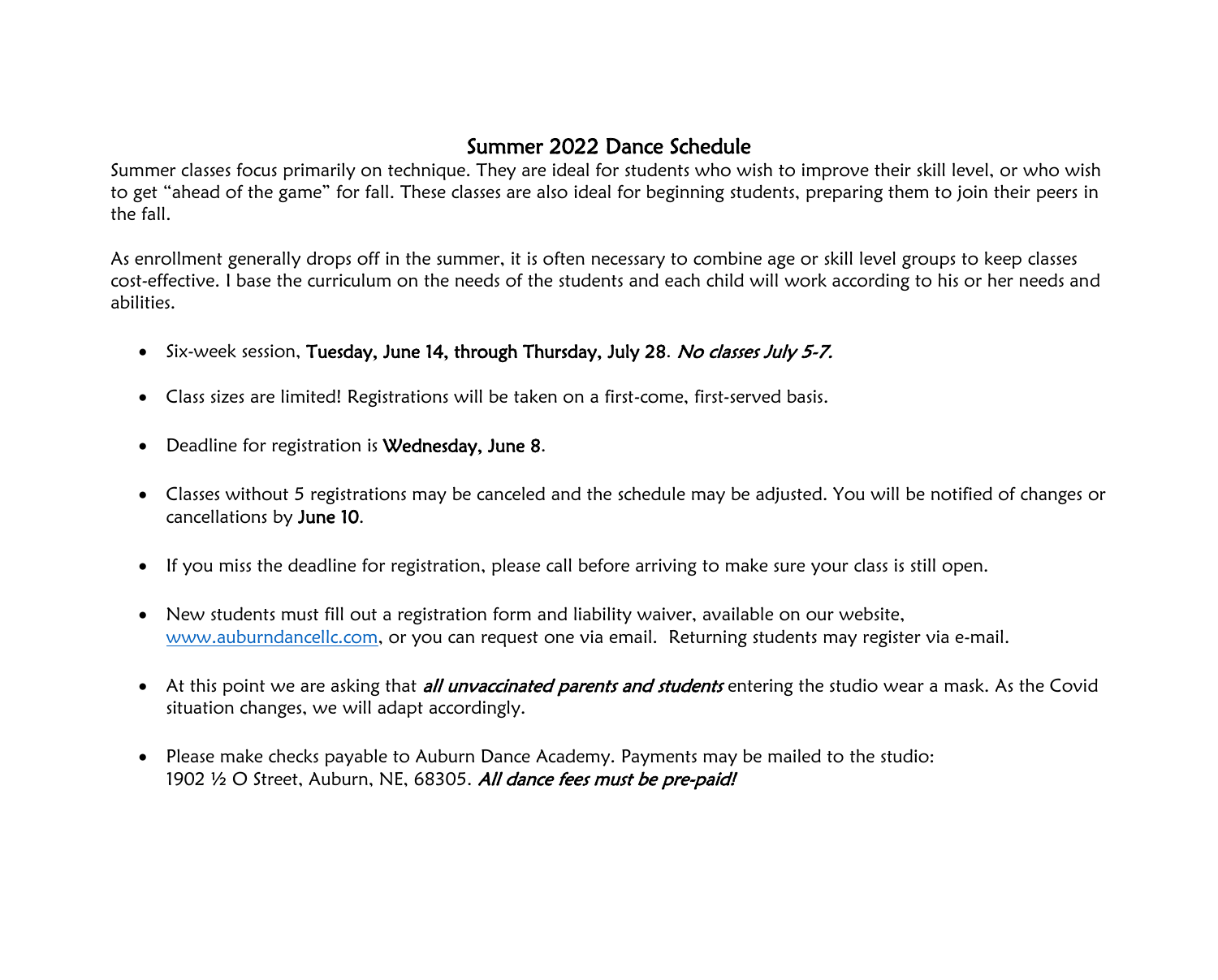## CLASSES:

Beginning Ballet and Tap I: (Students ages 3-5) is a fun and friendly introductory course for our youngest students, including basic steps, positions, movements, and age-appropriate technique concepts. No prior dance experience is required for new students.

Beginning Ballet and Tap II: (Returning Level 2 students, new students ages 6-7) provides age-appropriate ballet and tap steps, movements and techniques. No prior dance experience is required for new students.

Ballet and Tap Basics (Returning Level 4 students, new students ages 8-9) includes barrework, center ballet combinations and more challenging tap steps and sequences with greater emphasis on technique. No prior dance experience is required for new students.

Fundamentals of Ballet and Tap (Returning Level 5-6 students, new students ages 10-11) is a faster-paced class for more experienced young dancers, and for new students ready to learn the basics! Prior dance experience is recommended but not required.

Intermediate/Advanced Ballet – (Available for returning Intermediate/Advanced students, new students 12 and older with significant ballet experience.) Focus on refining technique with emphasis on posture and alignment. The class is based primarily on the Vagnova technique, with a little Cecchetti and French School. Pointe students will alternate weeks en pointe. Teacher approval required.

Intermediate/Advanced Jazz – (Available for returning Intermediate/Advanced Ballet Students, new students 11 and older with significant ballet experience.) Basic jazz techniques and styles including Giordano, Fosse, Tremaine and Luigi. Students wishing to take jazz must also take ballet.

Intermediate/Advanced Tap – (Available for returning Intermediate/Advanced Ballet Students, new students 11 and older with significant ballet and tap experience.) Must also take ballet.

New students must have teacher approval to enroll in Intermediate/Advanced-level classes. Fees are listed below. Fees cover the entire 6-week session.

This schedule is subject to change, depending on enrollment. All dance fees are non-refundable.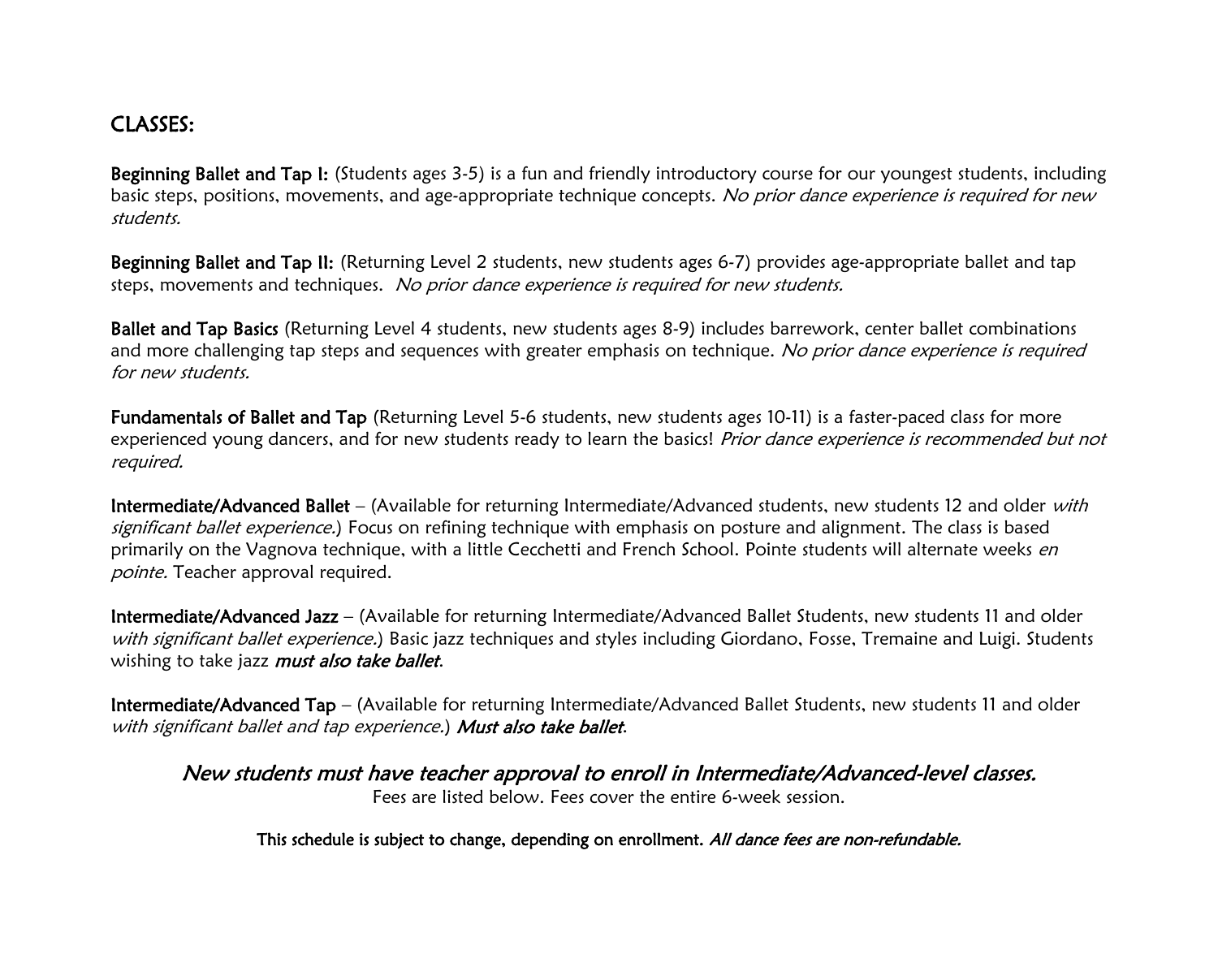| DAY/TIME                       | <b>CLASS</b>                   | <b>DESCRIPTION</b>                                                                                                                            | <b>STUDENT WILL NEED:</b>                                        | <b>FEES</b> |
|--------------------------------|--------------------------------|-----------------------------------------------------------------------------------------------------------------------------------------------|------------------------------------------------------------------|-------------|
| <b>TUESDAY</b><br>4:00-4:30    | Beginning Ballet and Tap I     | All students ages 3-5                                                                                                                         | Leotards and tights<br>Pink ballet slippers,<br>black tap shoes* | \$78        |
| 4:30-5:00                      | Beginning Ballet and Tap II    | Returning Level 2 students<br>New students ages 6-7                                                                                           | Leotards and tights<br>Pink ballet slippers,<br>black tap shoes* | \$78        |
| $5:00-5:45$                    | Fundamentals of Ballet and Tap | Returning Level 5-6 students<br>New students ages 10-11                                                                                       | Leotards and tights<br>Pink ballet slippers,<br>black tap shoes* | \$90        |
| <b>WEDNESDAYS</b><br>4:45-5:45 | Intermediate/Advanced Ballet   | Teacher approval required for new students                                                                                                    | Leotards and tights<br>Pink ballet slippers,                     | \$114       |
| <b>THURSDAYS</b><br>4:00-4:45  | <b>Ballet and Tap Basics</b>   | Returning Level 3-4 students<br>New students ages 8-9                                                                                         | Leotards and tights<br>Pink ballet slippers,<br>black tap shoes* | \$90        |
| $4:45-5:15$                    | Intermediate/Advanced Tap      | Returning Int./Adv. Ballet students,<br>new students with significant ballet and tap experience<br>Teacher approval required for new students | Black tap shoes                                                  | \$78        |
| $5:15-6:00$                    | Intermediate/Advanced Jazz     | Returning Int./Adv. Ballet students,<br>new students with significant ballet experience<br>Teacher approval required for new students         | <b>Black Jazz shoes</b>                                          | \$90        |

## **\*Before the first class:**

If your tap shoes fasten with a ribbon, please remove the ribbon and replace it with elastic. PLEASE ASK if you do not know how to tighten and trim the drawstring on ballet shoes.

> **Multi-class/Family discount 3 classes – take 5% off 4 classes – take 10% off 5 classes – take 15% off**

All unvaccinated persons entering the studio must wear a mask. As the Covid situation changes, our policies will change accordingly.